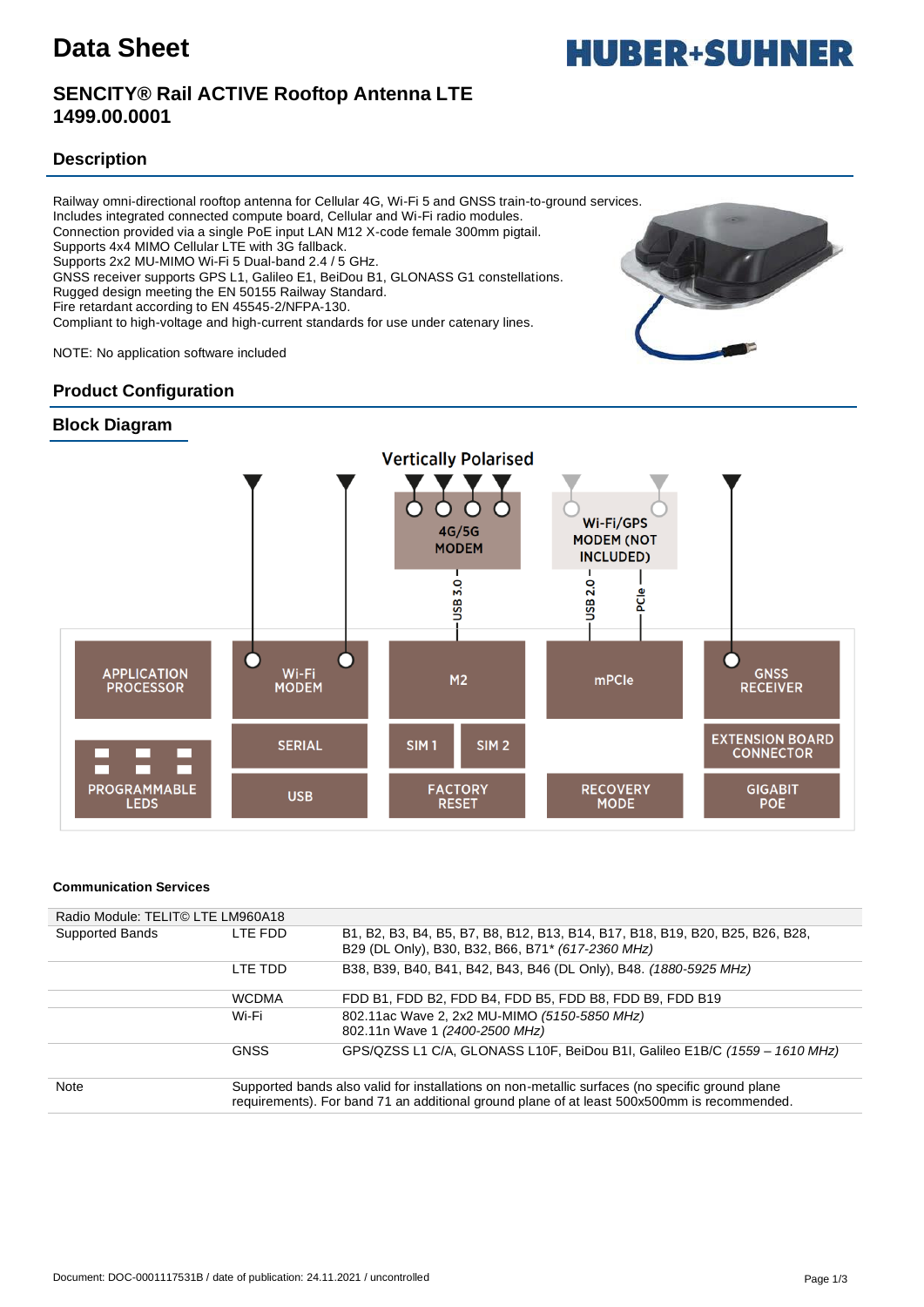# **Data Sheet**

## **SENCITY® Rail ACTIVE Rooftop Antenna LTE 1499.00.0001**

### **Mechanical Data**

Dimensions (mm) 84 x 368 x 425 (Height x Width xDepth) Weight (kg) 7.5 (without packaging)

High-voltage-protection: no voltage on RF port, if the catenary line touches the antenna (EN 50124-1, 3.8 kVDC, 27.5 kVAC, 1min). High-current-protection: Designed acc. to UIC 533, DC-grounded antenna element (protection against lightning and short circuit with catenary lines(40kA/0.125s).

Corrosion: Low corrosion design acc. to MIL-DTL-14072(E), 96 hours Salt Spray test.

Mounting: Shall be installed in longitudinal position to the wind/driving direction.

Suitable for installation on high speed trains with a maximum speed of 500 km/hr.

4x composite sealing washers included for silicone-free sealing of the mounting screws.

#### **Electrical Data**

Memory **4GB RAM** Storage 16GB eMMc

Processor 2x ARM Cortex-A72 1.6GHz, 4x ARM Cortex-A53 1.26GHz, 2x ARM Cortex-M4F 266MHz Operating System Embedded Linux Debian 10, Linux 5.4 kernel operating system Ethernet 1x LAN M12 X-code female 300mm pigtail Power input Power input Poet + Class 4 (802.3at) Interfaces 1x M.2 key B, USB 3.0, 2x SIM slots (2FF) 1x mPCIe , USB 2.0, PCIe

6x LED status indicators

2x integrated SIM slots (2FF form factor), remote SIM module connection possible. Preinstalled firmware Debian 10, Linux 5.4 kernel operating system, preconfigured for basic connectivity.

This Product is compliant with the Radio Equipment Directive 2014/53/EU EMC: EN50121-3-2 (2016), EN55032 (2015+A11:2020) - CISPR 32 ETSI EN 303 413 V.1.1.1 (2017-06) ETSI EN 301 489-1 V2.2.3 (2019-03) ETSI EN 301 489-19 V2.1.1 (2019-04)

#### **Environmental Data**

| Environmental conditions                  | outdoor                   |
|-------------------------------------------|---------------------------|
| Operation temperature (°C)                | $-40$ to 85               |
| Storage temperature (°C)                  | $-40$ to 85               |
| Transport temperature (°C)                | $-40$ to 85               |
| IP rating                                 | IP69                      |
| Flammability rating                       | EN 45545-2 R24 HL3        |
| Solar radiation                           | <b>UL 746C. F1</b>        |
| 2011/65/EU (RoHS - including<br>2015/863) | compliant acc. Annex III  |
| Lead-free soldered                        | yes                       |
| <b>WEEE 2012/19/EU</b>                    | no special marking needed |
| ELV 2000/53/EC                            | compliant                 |
| REACH 1907/2006/EC                        | compliant                 |
|                                           |                           |

Flammability rating: EN45545-2:2013 + A1:2015, NFPA-130:2017 Tested according to ISO 4589-2:2017, NFX 70-100-1:2006, ISO 5659-2:2011.

#### Environmental tests: EN 50155:2018-05

§13.4.6 EN 60068-2-1:2008-01 Cold temperature test Ab, -40°C, 16h §13.4.5 EN 60068-2-2:2008-01 Dry heat test Be +85°C, 16h §13.4.7 EN 60068-2-30:2006-06 Damp heat cyclic test Db, +25/55°C, 2 cycles §13.4.10 EN 60068-2-11:2000-02 Salt mist test, 96h §13.4.11 EN 61373:2011-04 § 8, Cat. 1B Broadband Random Vibration §13.4.11 EN 61373:2011-04 § 9, Cat. 1B Increased Random Vibration §13.4.11 EN 61373:2011-04 § 10, Cat. 1B Mechanical shock §13.4.12 Ingress Protection EN 60529:2014-09 IP6X, IPX7, IPX9